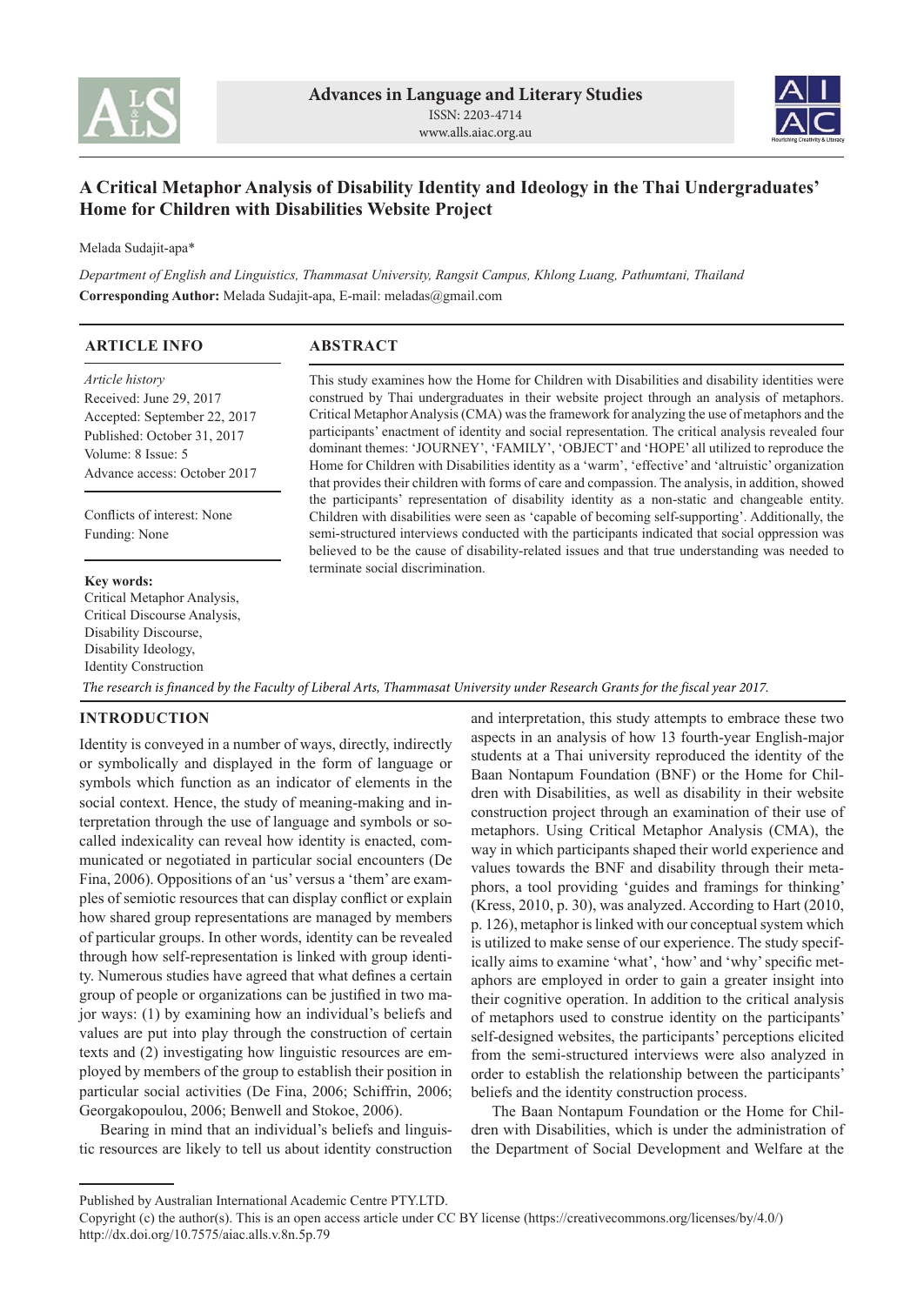Ministry of Social Development and Human Security, provides a service for children, aged between 7 and 18, with sensory disabilities such as visual, auditory and other physical impairments, including conditions affecting intellectual ability. The target children were homeless, abandoned and orphaned.

A total number of 13 undergraduates taking the *Critical Discourse Analysis* course were assigned to construct English-language websites at the BNF's request with the aim of assisting the BNF to deliver its own goals, mission statements, services and donation channels in English to reach audiences at an international level. The target viewers are both individuals and organizations from countries such as Singapore, Australia, Taiwan, the People's Republic of China, etc., which are able to offer financial assistance and help organize fund-raising activities for the BNF. Accordingly, the social identity of the BNF as well as the view of disability from the viewpoint of the participants in relation to those who are assumed to have an interest in assisting children was a very interesting subject of investigation. This investigation was expected to reveal what the participants perceived to be socially desirable qualities of such an organization and disability in the Thai context.

# **LITERATURE REVIEW**

### **Disability Discourse**

'Disability' has commonly been specified and employed to refer to any people with physical or intellectual impairment diagnosed through medical procedures. However, the definition of this term does not seem to depend on any accomplished communicative event by event through communicative practices among interactants (Renshaw, Choo and Emerald, 2014; Riddell and Weedon, 2014; Grue, 2011). The presupposition of 'disability' is, rather, fixed and deeply rooted in the minds of language users in different mainstream societies, influencing the way people treat and unconsciously react to disabled people. Riddell and Weedon (2014, p. 39) noted that the fixed and binary definition of 'disability' which differentiates distinctly 'normative people' from 'disabled ones' has been judged from the perspective of the medical model and the perspective of the general public but not from the voices of people with disability. In addition, the distinct categories of impairment (e.g. blind/partially sighted, dyslexic) have been decided in a simple manner for the benefit of institutions. Universities, for example, are able to classify groups of people and the type of support needed by students whereas challenges remain on the part of people with disabilities to struggle with their identity construction (Riddell and Weedon, 2014, p. 40).

Similarly, Renshaw, Choo and Emerald (2014) have raised concerns over the fact that society has pervasively constructed disabled children's identities from the perspective of the medical model. This is due to the view of social experiences that concludes that disabled children 'tend to be recognized and treated only in the pathological and deficient terms associated with the label' (p. 47). They have proposed that the specific identities of disabled children, such

as self-awareness, be co-constructed through communicative practices among their parents, teachers and the children themselves. This will likely assist them to accomplish their specific disability identity construction and widen others' perspectives for a better understanding of disabled children, who appear to be judged based on different types of impairment.

Clearly, the presuppositions about 'disabled persons' tend to occur from the way in which they are acted upon but not upon the way they themselves act to construe their identities. Thus, they have been viewed as lacking self-agency, being incompetent when compared with normal people and not having reasons for their own actions when they cause problems (Priestley, 1999). In mainstream society, disabled people are expected to be cared for in a specialized manner in order to live normally with normal people and if they are unable to do so it is regarded as their lack of accomplishment in spite of the fact that what little improvement they have managed to achieve, such as being able to self-regulate their emotions, can be viewed as an accomplishment. To be precise, their competency has not been viewed from a realistic perspective but rather from one that pushes them to grow up just exactly like physically and intellectually healthy children (Renshaw, Choo and Emerald, 2014, p. 57).

Interestingly, the reasons for disabled people, particularly the intellectually impaired, for acting in certain ways have never been explained much in the media and in everyday life discourse. Theirs is merely labeled 'bad behavior', 'weird', 'deviant' or 'disruptive' but why they behave in this way or why they take certain actions has never been explained by the public or the media. Occasionally, people with disabilities (not severe or visible conditions) may choose to disclose their disability to receive some form of benefits and assistance, especially when entering educational institutions and workplaces while, from time to time, they themselves and their families choose to conceal their disability in order to avoid any social discrimination and disapproval (Riddle, Tinklin and Wilson, 2005).

Shildrick (2012) considered discourses that presuppose subjectivity towards disability or 'non-normative embodiment or desire' as dangerous discourses that attempted 'disability' as otherness in society and thought that these discourses must be controlled. However, Shildrick was not solely concerned about this conventional definition but she also asked why the views of non-conventional movements who attempted to blur the rigid, binary definition that disabled and non-disabled people were alike. She explained that 'both categories share a psycho-social imaginary that disavows morphological imperfection' (p. 5). These discourses can be regarded as 'dangerous' since they constantly project on disabled people unfairly just because they have been wrongly perceived as people suffering from stigmatization and pathologization or have been identified as no different from non-disabled people. New discourses are thus needed to generate changes in the public's perspective and interaction with people with disabilities. Overall, disability discourses have been viewed as a powerful tool to generate social change.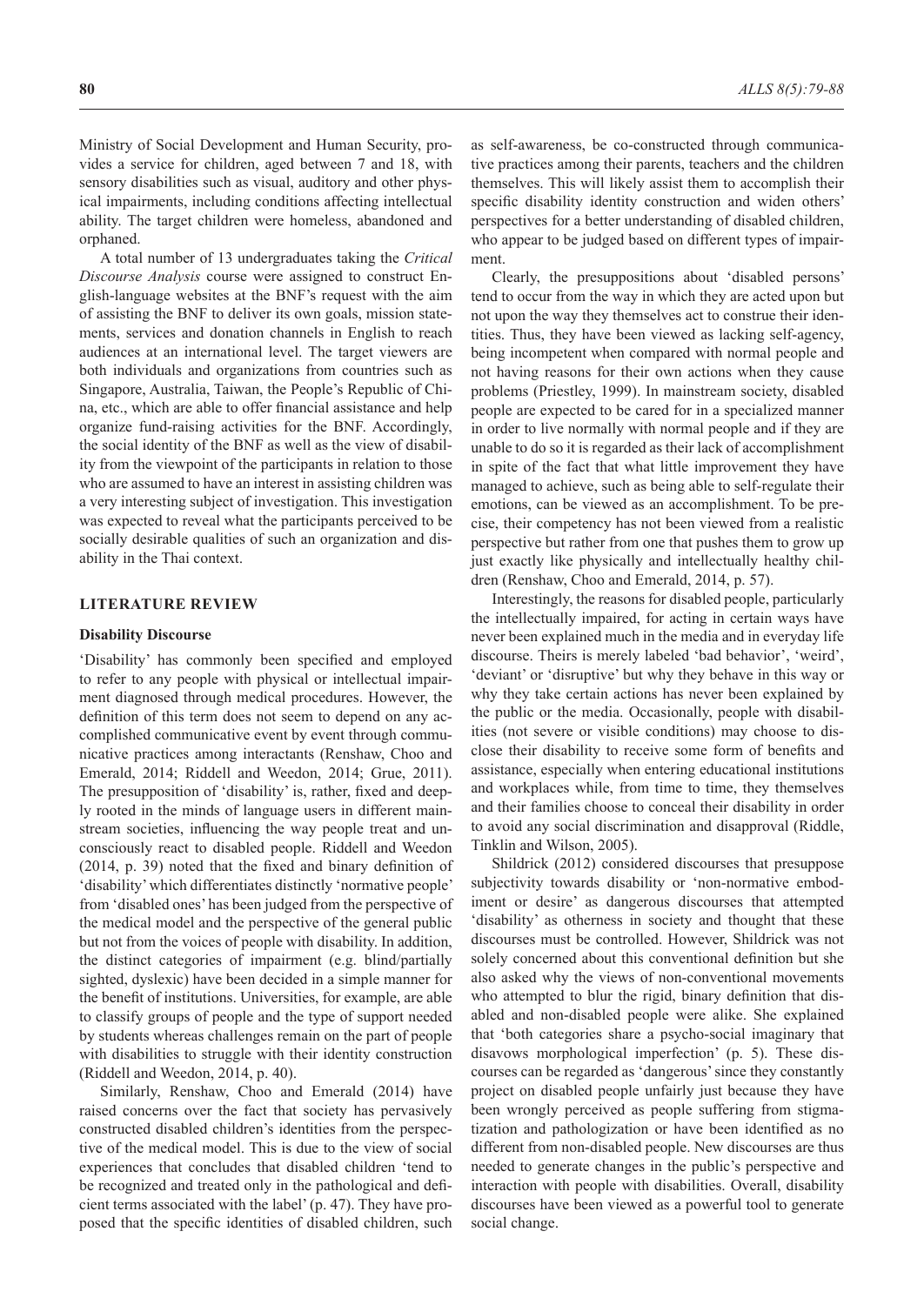In the Thai context, disability is specifically linked with the ideology of Buddhism in the way that it is viewed as 'a deserved failure to lead positive previous lives' (Vorapanya and Dunlap, 2014, p. 234). Disability is thus equivalent to lower status as the result of bad karma, causing most families with disabled children to feel shame and fear at their children's disability. Vorapanya and Dunlap further explain that some families end up living a life of ignorance due to the belief that they cannot change the bad karma of previous lives. In addition to this biased perception of disability, the Buddhist perspective greatly influences the role of compassion for all living beings as being the essence of most professional practitioners who work with children with disabilities. According to Vorapanya and Dunlap's interviews with principals from 10 inclusive schools in Thailand, a teacher with a good heart is more admirable than one with particular skills. They explain that the professional practitioners' sense of mercy, compassion and patience appears to be associated with 'a balance against the belief that someone with disabilities has bad karma' (p. 238). These barriers are somehow consistent with the social model's perspective in the West (Grue, 2011; Carson, 2009).

# **Critical Metaphor Analysis**

The study of metaphors has been developed over quite a long time from different perspectives, including philosophy and linguistics. Lakoff and Johnson (1980) originally proposed the idea of considering the phenomenon of metaphors as a conceptual system of human beings and, since then, metaphors have been brought into the area of cognitive linguistics. As cognitive linguists, Lakoff and Johnson paid special attention to the construal of meaning and our embodied understanding of situation. Metaphor is thus not merely a property of language but rather a property of thought or a cognitive phenomenon. This perspective has subsequently been adopted and extended by a number of approaches (Pinker, 2007; Feldman, 2006; Fauconnier and Turner, 2002; Grady, 1997; Narayanan, 1997) into what is called 'Conceptual Metaphor Theory (CMT)*,'* or sometimes 'Cognitive Metaphor Theory'. According to CMT, metaphors involve two conceptual domains: (1) the 'source' domain consisting of attributes or entities such as 'animals', 'buildings and construction', 'the human body', etc., that are linked in the mind and expressed through lexical choices, and (2) the 'target' domain which tends to be abstract and includes 'emotion', 'life and death', 'time', etc., and is basically what we are trying to understand (Lakoff & Johnson, 1999). However, since CMT constitutes a theory of cognitive semantics, which explains the motivation for particular mappings as grounded in experientialist connections between domains, it leaves no room for the speaker's intention. Owing to the need to deal with the lack of CMT, the analysis of metaphor use shifts its focus on to CDA, clearly pointing out that 'metaphors are chosen by speakers to achieve particular communication goals within particular contexts rather than being predetermined by bodily experience' (Charteris-Black, 2004: 247). Metaphor in CDA is, accordingly, a product of individual and social resources; the individual ones involve cognition, emotion, pragmatic and linguistic knowledge, whereas the social resources refer to ideological, historical, social and cultural knowledge (van Dijk, 2009; Charteris-Black, 2004).

Charteris-Black (2004, 2005) attempted to improve Lakoff and Johnson's conceptual metaphor theory by paying close attention to the semantic and pragmatic aspects of metaphor occurring in daily communication, instead of merely focusing on the cognitive aspects. Charteris-Black and other scholars started to integrate CDA with CMT, creating a new perspective of metaphor analysis called Critical Metaphor Analysis (CMA), which explores the context of metaphor and the implicit speaker intention as well as the covert power relations within the social and cultural context.

According to CMA, a similar notion can be represented through different metaphors and the same metaphor may also be used in different ways according to the speaker's ideological perspective (Charteris-Black, 2004). For example, in a developed country, the metaphor 'Society is a market' may be used to reflect the sense of competitiveness within that particular society, while in a developing country, people may view society as an organism, meaning that everyone needs to depend on each other, emphasizing the value of cooperation (Machin & Mayr, 2012, p. 166). It is also possible that within a particular society, people may accept these two notions of society as both competition and organism. Thus, metaphors can play a significant role in constructing social reality through the selection of similar features in the source domain and the target domain. Apart from being a critical tool to construct reality, metaphors can be persuasive, especially when used in the media or political discourses (Machin & Mayr, 2012; Charteris-Black, 2004). For example, when a Taiwanese politician used metaphors of building and construction as in 'we will complete the sacred mission both of constructing the base for our comeback and of glorifying China' (the source domain is buildings and construction and the target domain is building the country together), he simply aimed to give a strong sense of commitment and constructed unity without actually providing specific and concrete details (Lu & Ahrens, as cited in Machin & Mayr, 2012, p. 168). Metaphors can thus be employed to construct social society, values, ideologies and power. When certain metaphors are fully accepted by the majority of people, the power of those who use metaphors will then be accepted as well and then those metaphors will gradually turn into social values and will no longer be individual values or beliefs (Hart, 2016).

#### **RESEARCH METHODOLOGY**

### **Participants**

The participants were 13 fourth-year students taking the *Critical Discourse Analysis* course, an elective course for third and fourth-year students. Five of them were male and the remainder were female, aged approximately 22 years old. They were highly motivated students who were quite competent in English and were interested in becoming English teachers, translators or columnists after they graduated. They had taken this course for 15 weeks/45 hours in total. To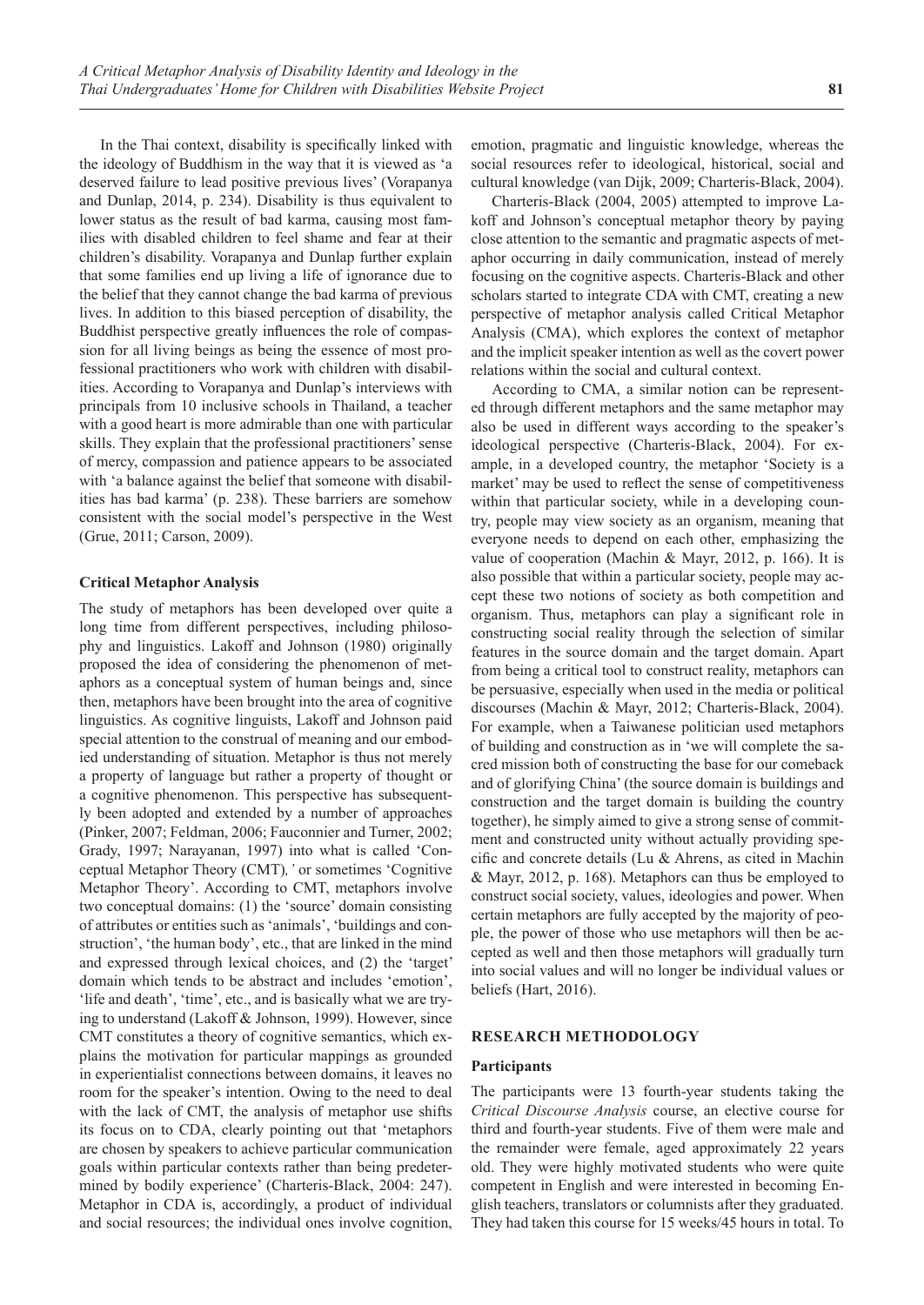complete the website project, the participants reported that they relied on their own feelings and views as well as the information they had gathered from their interviews with the BNF's Director and staff on their two visits to the BNF.

## **Websites**

The participants were divided into two groups, each of which constructed a website for the Baan Nontapum Foundation. Prior to working jointly on the website project, the participants were trained in how to create websites using Google Sites by logging into https://www.sites.google. com which is available to all Google users and contains ready-to-use website formats which the participants would not find too complicated when completing this project on their own. The website (Website A) designed and discursively constructed by the participants in Group 1 consisted of approximately 1,600 words with five main headings; 'background', 'mission statement', 'our services', 'vocational training programs' and 'ways to give'. Website B, constructed by the participants in Group 2, however, was almost half the size of the first, containing approximately 814 words. This one consisted of six major headings; 'about us', 'our responsibilities', 'our objectives', 'adoption conditions', 'donation', and 'our services'. The links to both Websites A and B are

(1) https://sites.google.com/a/v.arts.tu.ac.th/bannontapum.

(2) https://sites.google.com/a/v.arts.tu.ac.th/baan-nontapum.

#### **Data Analysis**

#### *Critical analysis of metaphors*

A specific analysis of the metaphors employed by the participants to reproduce the mental representation of the agency was carried out to learn what lay between the participants' thoughts or cognitive processes and the statements they made about the BNF and children with disabilities as a means of persuading the audience to collaborate and build trust in the BNF. The process of metaphorical construction analysis proposed by Charteris-Black (2004) in terms of 'source domain' (the concept being described through the metaphor) and 'target domain' (the concept drawn upon to construct the metaphor) was carried out to examine, critically, the participants' deployment of metaphors. The initial stage of coding the use of metaphors started with identifying the use of metaphors in each segmented instance and labelling the concept behind each use of metaphor. At the initial stage, context was also examined to determine if the identified words were metaphors and not literal words. A target and source domain analysis of metaphorical construction was then conducted prior to moving on to interpreting socially important representations of each metaphor as well as examining reasons behind the identified metaphor's use. After completing the metaphorical construction analysis in terms of target and source domain, similar kinds of metaphor such as ones that denote 'travelling', 'paths' or 'journey' were grouped together for a full detailed analysis.

#### *Semi-structured interviews*

In this study, semi-structured interviews were also conducted with 7 fourth-year English-major students after the completion of their website project. The aim of this qualitative interviewing was to elicit the participants' views on issues and values related to disability in their particular social context. Gaskell (2002) stresses that qualitative interviewing 'provides the basic data for the development of an understanding of the relations between social actors and their situation' (p. 39), or events other than those of the interviewer. In addition, it can contribute to an understanding of beliefs and values in relation to the behavior of people (p. 39). Based on these conceptual backgrounds, the goal of the interview in this research was not something related to counting or quantifying opinions but rather to explore the range of views on the values of disability.

The participants were asked to express their views on the questions '*What is your perspective of children with disabilities?* and *'What do you think should be given to them as a means of help?'* These questions were asked to elicit the participants' responses in terms of 'their perceptions of children with disabilities and any other disability-related issues'.

The interviews were administered in Thai and an equivalent translation/transcription was produced in the process of data analysis. This transcription included all the spoken words but none of paralinguistic characteristics employed in textual or conversational analysis. The original audio-recording was checked and rechecked to ensure that the translated version was identical with the original version.

#### **FINDINGS AND DISCUSSION**

# **Critical Analysis of Metaphors**

The metaphors were discursively employed by the participants mainly as strategies for advocating the BNF's public relations as a way to receive full support from society. The metaphors were also able to reflect hidden social values of life and ideology. In this study, the metaphors analyzed in the three main stages: identification, interpretation and explanation of conceptual metaphors (Charteris-Black, 2004), on both Websites A and B were categorized into the following dominant themes: FAMILY (11 times), JOURNEY/PATH (8 times), OBJECTS (5 times), HOPE (4 times), POSITION (3 times), WATER GLASS (2 times), SERVICE (2 times), PART OF A THING (2 times), and BUILDING (1 time). The metaphors analyzed were also mapped in the overall conceptual domain of pure love and altruism, a desirable quality and value driving the BNF to initiate actions and plans. Additionally, the metaphors were utilized to highlight the possibility that the children at the BNF can be fully developed through the different means of care and assistance provided by the BNF. Accordingly, disability in this context was not viewed as static but changeable. The metaphors examined here can prove to be devices of persuasion in terms of promoting the BNF and constructing social reality. The following section will focus on the explanation of the conceptual metaphors in the first four dominant themes as well as their use in context.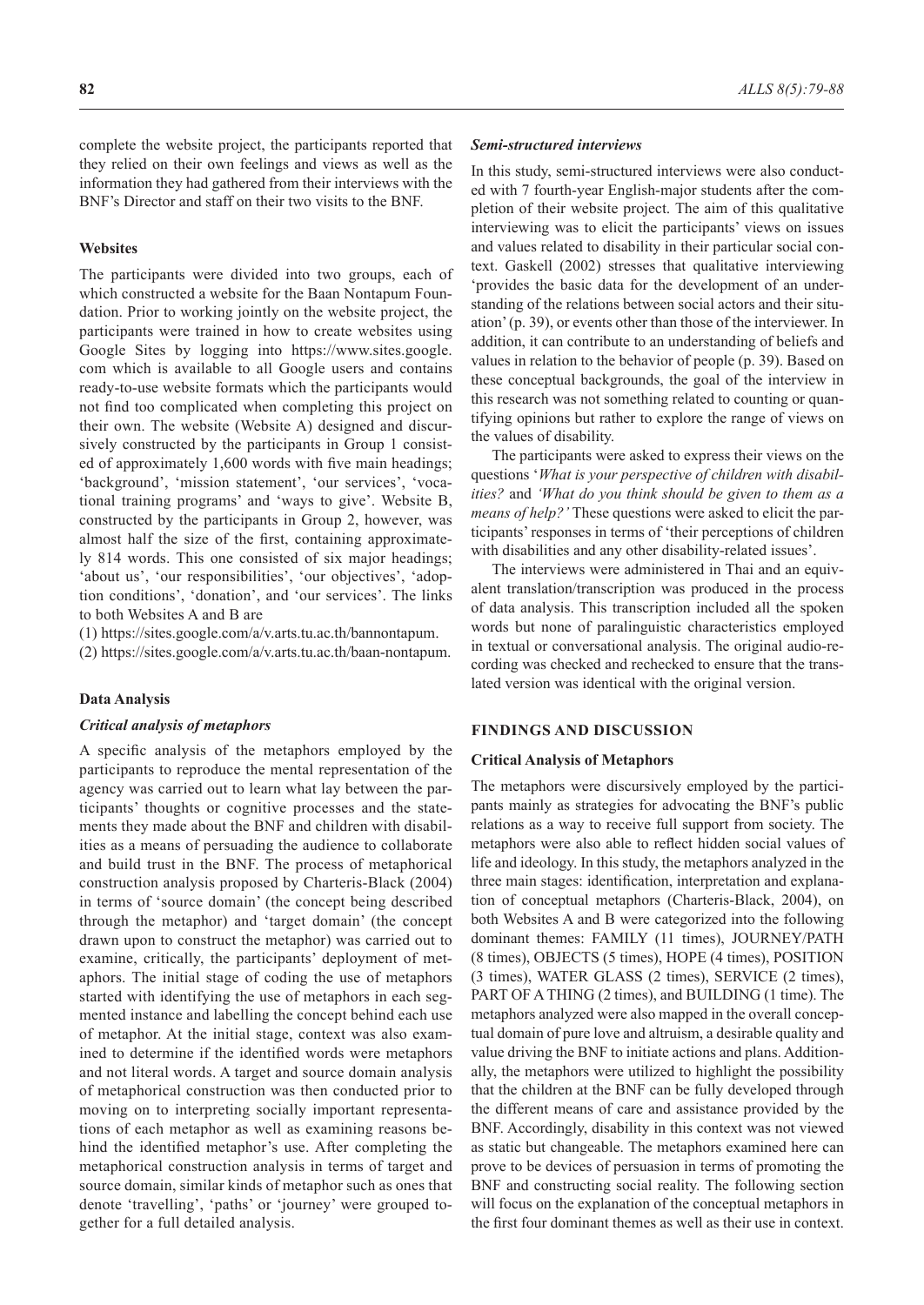# *The metaphor of family*

As the BNF is an organization that aims to care and offer holistic and specialized assistance to children with disabilities with no families or with families incapable of taking care of them, it seems reasonable that the BNF be mapped as one of the family members of those children to provide what they lack. The mapping reflects the traditional view of Thai people who value the parent-child relationship far more than any other, particularly if there are children or the less powerful are involved. People who work mainly with children, such as teachers, in the Thai context, are supposed to take the role of the children's second parent. When children go to school, they will be cared for by their second parent and thus schools are always referred to as the children's second home. Likewise, the best role that the BNF can adopt is the role of being those children's compassionate parents and being fully responsible for bringing them up, providing them with the best education and care, teaching them morality and the value of life and ensuring that they will have a bright future when they leave home. The BNF is also the kind of parent who cares for children's individual needs and interests, not one who tends to force children to do things they do not want to do. This choice of metaphor also reflects the participants' stance as being a parent, who, in this case, can build up a sense of 'trust' in the BNF, an organization that is taking the role of the children's compassionate parent and who can, simultaneously, create an emotional impact on readers who sympathize with the fortune of those children. The readers tend to feel positively towards the BNF, which is wholeheartedly willing to assist children and not just because it is their obligatory duty. Examples of these metaphorical expressions are provided below.

For more than 45 years, our organization has been a warm family, welcoming children with special needs from all parts of Thailand.

We, like other parents, want to ensure that our children will grow up strong, be able to take care of themselves and become people who can contribute to society in the near future.

We, as a family, have the duty to provide them with a place where they can live happily and support them to live with their strength.

### *The metaphor of a journey/path*

The journey/path metaphors present the idea that a way to the sustainable development of children with disabilities truly exists in spite of the fact that it actually requires a number of processes and actions to lead them to that destination. Such themes as 'a stepping stone', 'a stairway' and 'the future path' signify a solid foundation and a forward move which guarantees getting consistently closer to the destination. Taking a stairway to go upwards is regarded as a highly significant step for children to make in reaching their goal in life much faster than not using a stairway. When the BNF provides the children with a stairway, it means they are being offered a helpful and useful means of assistance including medical treatment, specialized education and vocational

training. All these ensure remarkable improvement. Without a stairway, the children probably need to negotiate hills by themselves. In other words, they will definitely encounter many more obstacles in their lives and spend too much time before they reach their destination. Hence, their way to success will not be as smooth as when they are provided with the stairway. Also, several paths can ensure that the children have more than one way they can take to reach the destination or achieve their life goals.

In addition, it seems that the BNF needs to go a long way to reach the goal of assisting the children to become independent, self-supporting and have similar rights and responsibilities as non-disabled people in the society. Thus, it is required that they take a series of actions to ensure the entire process of assistance as can be seen in 'follow up on them' and 'stay by our children's side'. These two themes are tailored to the action of following up someone along the path to ensure that that person can reach his/her destination safely and soundly and of staying by someone along the way to support him or her until reaching the destination. The BNF declares some actions that they plan to take to assist the children during and after they leave their home. The use of these metaphorical expressions serves as a discursive device of persuasion convincing the general public of their effective action plan of assistance and support.

Apart from the BNF, which constructs a solid foundation, paths and a stairway that leads the children to their destination in a safe, sound and timely manner, the children themselves may face some forms of difficulty on the path to their destination and force them to overcome those obstacles as well as relying on their own efforts to develop themselves to complete the jigsaw of their success. The theme 'discovering their inner strength' is thus linked to the action of taking a long spiritual journey to search for one's own talent. This may be a time-consuming process and lead to some difficulties but it is something that children need to go through in order to reach their destination. Examples of the journey metaphors are shown below.

Through medical treatment, specialized education and vocational training based on individual need, we are providing them with a stepping stone towards great opportunities and a stairway to help them reach their full potential.

We always stay by our children's side, provide them with advice and help them solve any hard problem that they may encounter.

We follow up on them after they get jobs.

The children can live their lives comfortably in an environment which encourages them into learning and discovering their inner talent.

With our support, the children can learn to live in our society and manage to overcome any obstacles that they may face in their future paths.

#### *The metaphor of objects*

The object metaphors describe abstractions such as emotions and ideas as if they were objects that can be given and received while in fact one needs to rely on feelings to feel or sense the ideas represented in abstraction. The objects that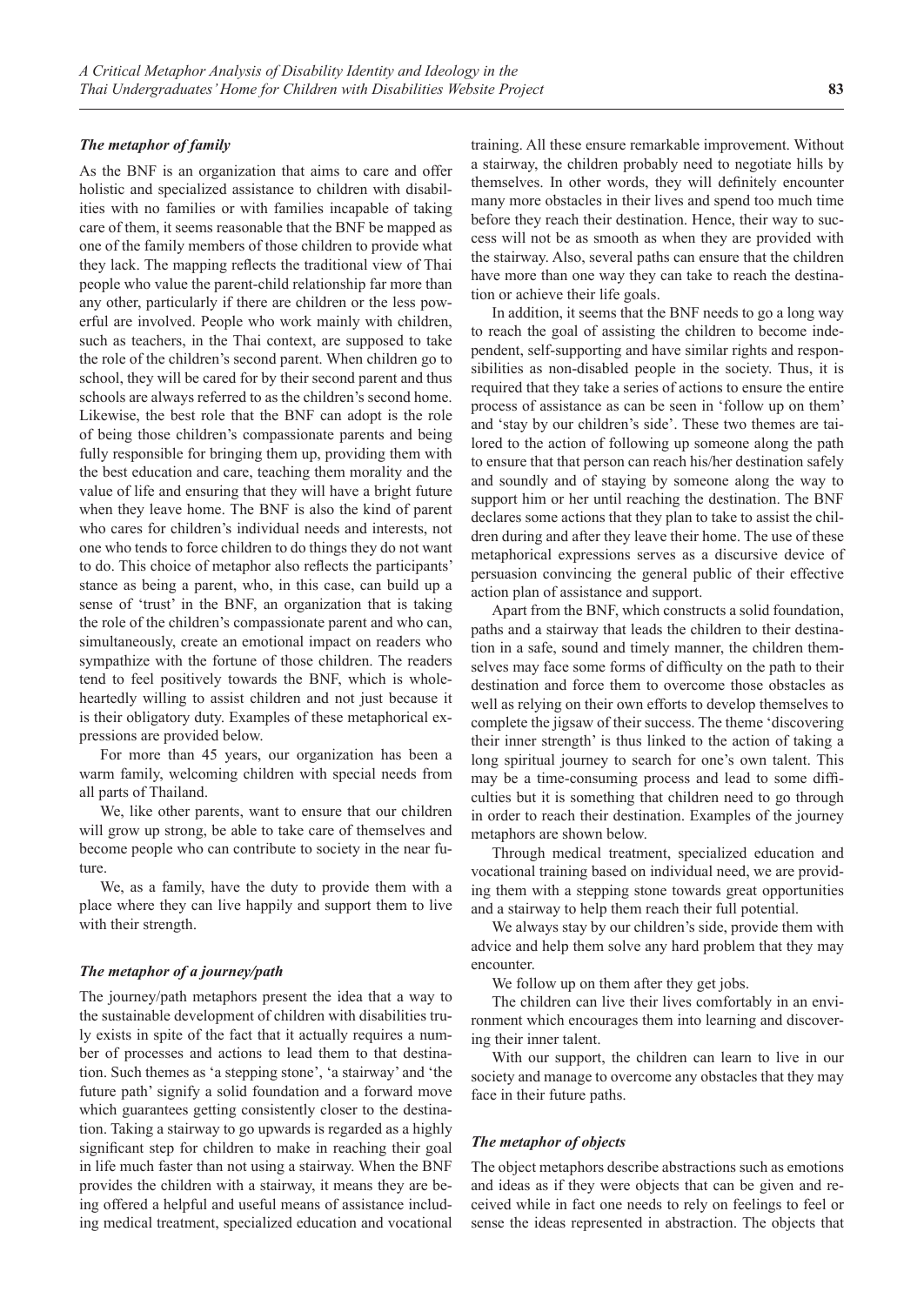| <b>Sentences</b> | <b>Examples</b>                                                      | <b>Metaphoric themes</b>                                                                              |
|------------------|----------------------------------------------------------------------|-------------------------------------------------------------------------------------------------------|
| A:1              | The place where 'Love' and 'Future' are being<br>formed              | Metaphor of objects and buildings<br>'Love' and 'future' were objectified as agents being constructed |
| A: $2$           |                                                                      |                                                                                                       |
| A: $3$           |                                                                      |                                                                                                       |
| A: $4$           | $\overline{\phantom{a}}$                                             |                                                                                                       |
| A:5              | Our organization has been a warm family                              | Metaphor of family<br>Our organization is understood as 'a warm family'                               |
| A: $6$           | $\overline{\phantom{0}}$                                             |                                                                                                       |
| A: $7$           | $\overline{\phantom{0}}$                                             |                                                                                                       |
| A: 8             | Our school provides educational services for<br>children in our home | Metaphor of family<br>Our home is a substitute for the BNF                                            |

Specific identification of metaphors

Metaphorical construction analysis in terms of 'Target domain' and 'Source domain'

| $\mathbf{r}$<br><b>Sentence No.</b> | <b>Target domain</b>                                 | Source domain          | Interpretation                                                                                                             |
|-------------------------------------|------------------------------------------------------|------------------------|----------------------------------------------------------------------------------------------------------------------------|
| A:1                                 | Objects e.g., buildings that are<br>being formed     | Love and future        | Metaphor of objects and buildings (love and future<br>can be actually built.)                                              |
| A:1                                 | Hope/Good opportunities                              | Future                 | Metaphor of hope (future is being referred to hope)<br>good opportunities and it can be built.)                            |
| A: $5$                              | Our organization/baan nontapum                       | A warm family          | Metaphor of family (the BNF is considered to be a<br>parent/family member/relative of the children staying<br>at the BNF.) |
| A: 8                                | Baan nontapum                                        | Our home               | Metaphor of family (the BNF is considered to be a<br>parent/family member/relative of the children staying<br>at the BNF.) |
| A: 14                               | Baan nontapum/home for<br>children with disabilities | A big loving<br>family | Metaphor of family (the BNF is considered to be a<br>parent/family member/relative of the children staying<br>at the BNF.) |

can be given are allied to the target domains and include 'love' and 'future', things that the BNF can hand over to the children at their home. To love someone is regarded as a conceptual process which occurs over time and is manifested in varying degrees from one person to another. In addition, love itself cannot be concretely measured or evaluated but it is something that one simply feels. To map the abstract noun as love to an object is to reduce the complexity of the conceptual processes and to explain what actions the BNF takes that one can regard as 'love'. Thus, to give love is a simplified form of expression omitting a series of actions that are considered to be 'love'. When abstract ideas like this are linked to the objects, their own value is at the same time reduced to something that can, perhaps, be bought, offered, built or given in a very simple and fast manner. Likewise, in the sentence 'we give our children warmth and love', we as readers have not been informed in what way warmth can be given. Whether or not the children are hugged until they feel warm or they are always surrounded by the BNF staff is not clear. 'Warmth', 'love' and 'future' are reduced in terms of their own value and complex conceptual processes when they are ascribed as objects.

The simplified form of these abstract ideas and emotions as objects as discussed previously also reflects the changing social ideologies in which we tend to value and expect an instant result without putting any effort into making things happen. 'Future', 'Love' and 'Warmth' can be simply created and given to the children by the BNF without taking any concrete action to make them happen. The other example of this ontological metaphor is when the BNF states that they give 'True Care' to all the children at their home. What exactly 'True Care' is tends to be overlooked as people seem to be satisfied with the instant results the children are experiencing. Thus, concrete actions categorized as 'True Care' have been concealed and simplified through the deployment of these object metaphors. Examples of these ontological metaphors are provided below.

This is the place where 'Love' and 'Future' are being formed

We give our children warmth and love, while protecting them and helping them with solving problems.

We have officers, who will give them true care and love.

### *The metaphor of hope*

The hope metaphors communicate the idea that all children staying at the BNF will definitely have good opportunities in their careers and personal lives. The problems that these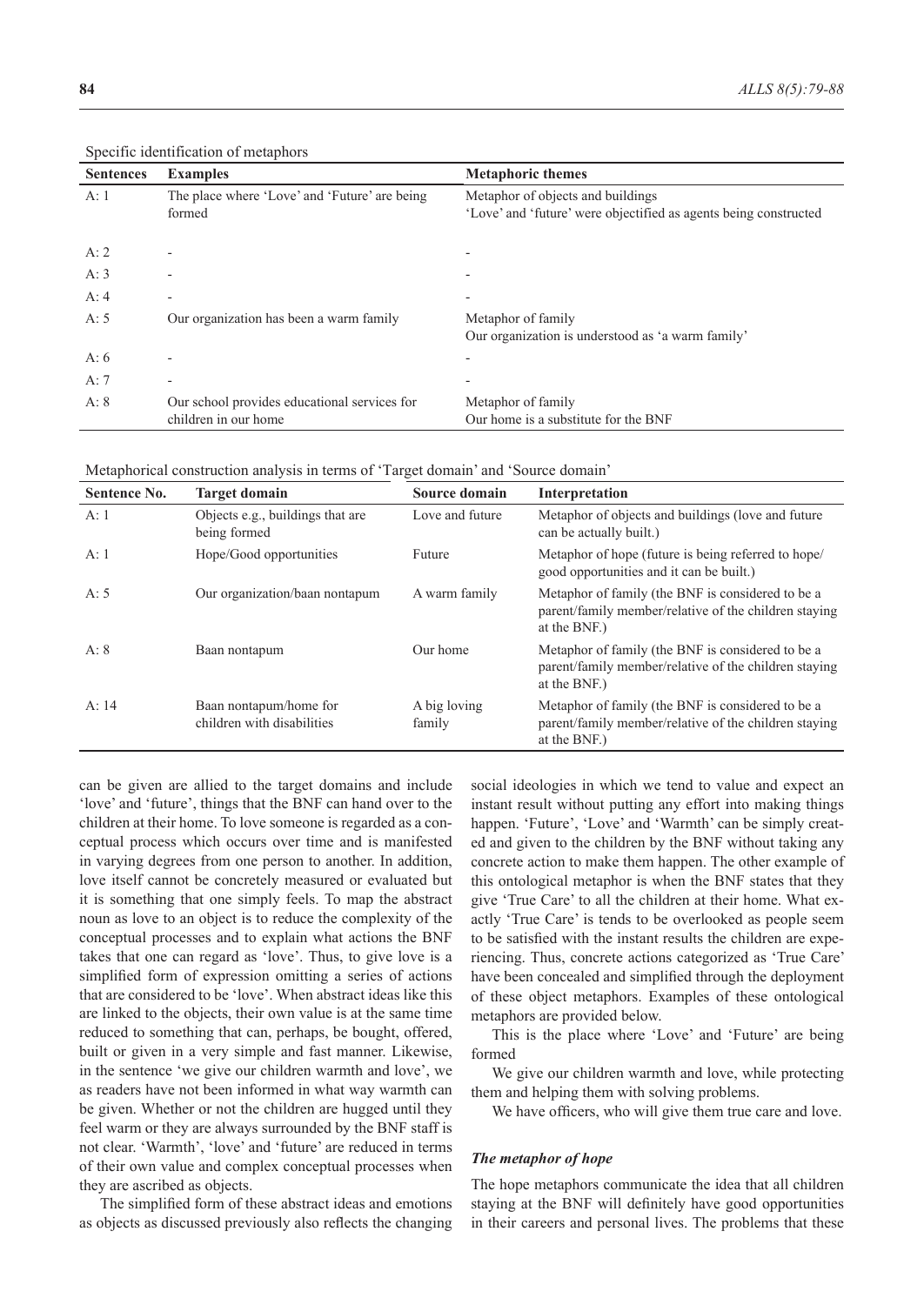children encounter prior to moving to the BNF tend to disappear because the BNF provides them with a good education, vocational training and appropriate activities as well as love. The theme of 'future', the most widely used theme, is linked to the target domain 'hope and opportunities' which are referred to by the BNF from time to time to assure the general public that the opportunities that lie ahead of these children can come from the assistance of the BNF and financial support from individuals. The theme 'future' is also represented as an object or material that can be built as shown in the sentence 'This is the place where love and future are being formed*'*. This subset conceptual metaphor of building serves as the foundation where the conceptual metaphor of hope operates. The building metaphor suggests that opportunities can be constructed, born from the BNF and imagined communities. Everyone can take part in constructing opportunities for children at the BNF. Opportunities do not arise simply because of the opportunities themselves but through the BNF and collaboration from all sectors in society.

The conceptual metaphor of hope is also depicted as 'new lives', signifying the end of the old life and the rebirth of another life. The former life may be a life filled with suffering, pain and difficulties, whereas the new life means life without those impediments but great opportunities. In one's present life, one can be born and reborn all the time provided that one experiences something that can be internally transformative. This suggests that a person does not have one life but can be transformed through certain experiences to be someone new. In this context, it is the BNF that can offer new lives to children by providing the most appropriate forms of assistance and care. The theme 'new lives', in addition, suggests the participants' belief in the concept of reincarnation since Buddhists believe that when someone dies, that person will be reborn in the next life in a new physical body. In this context, the same old person who has been abandoned and treated unfairly dies and the new imagined person is reborn through the assistance of the BNF and, perhaps, donations from everyone in the society.

Interestingly, the conceptual metaphor of hope is also discursively represented in the theme of the bright color. Being bright can signify opportunities and hope and thus the nominal group 'the brighter future' can intensify the conceptual metaphor of hope. To be precise, one can imagine the light when it comes to the bright color. This is particularly true when the light exists in the midst of the dark, the color that represents suffering and evil things. The Thai saying 'there is always a light at the end of the tunnel' is a good example that can illustrate a clear link between color and the concept of hope. Additionally, when the shade 'brighter' is stated, one can probably infer that the dark side also exists. In this context, the children at the BNF are no longer associated with those who are suffering due to the fact that they have been fully supported by the BNF, who can guarantee hope and greater opportunities in their life. Examples of the conceptual metaphors of hope are provided below.

This is the place where 'Love' and 'Future' are being formed.

In order to give our children an opportunity for a brighter future, we provide care and support for our children as follows:

It gives our children new lives.

# **Analysis of Semi-Structured Interviews**

# *The participants' perception of disability*

When asked what the participants thought about disabled children in the Thai context, all of them expressed negative views on Thai society which, according to them, was the real source of the disability issue. Specifically, all the participants criticized Thai society for generating an attitudinal bias that obstructs ways of improving social adjustment and assistance in terms of means of transportation and career opportunities as well as the overall quality of life. Society was considered 'cruel' since people do not only attempt to eliminate disabled people's problems but also discriminate against them in almost every aspect of their lives. Here are some excerpts from the interview transcriptions.

*It might be related to Thai culture but, if we actually look at it, it has a deeper root. If we look at Bangkok, we'll see that it's not a city that is friendly towards disabled people. Take buses, for example, it's very rare to see buses with wheelchair restraints or lifts. To be honest, when compared to other provinces, other provinces might even be more comfortable for disabled people. This might be how the attitude towards people with disabilities is formed. If we provided more facilities for disabled people, we might not see them as different from us. So it might not be an issue about life-saving so much as about urban planning. Due to the lack of facilities for disabled people Thai people believe that they can't take care of themselves which in fact they can although they might require some facilities to do so…* (W)

*To me, culture is related to this, I'm not saying that Thais are not educated but I think most Thais are still narrow-minded. They see disabled people as people who are lacking in something when compared to ordinary people. Even though disabled people have some physical differences, it's not as if they have chosen to have less than 100% of what others have. As for what they lack, we have to help them fill this gap and this is why we are looking for donations. It's normal for Thais to make them look pitiful but this has nothing to do with the website.* (K)

Three out of seven participants, in addition, elaborated more on the Thais' negative attitudes towards disabled people referring to the Buddhist ideology of 'karma', which is deeply rooted in the Thai society. These participants reported that Thai people tended to associate 'evil or bad deeds in past lives' with 'disabilities in the present life'. Thus, those who are born 'disabled' are those who have done bad deeds and lack virtue and they deserve to be born 'disabled' to pay for what they did in their past lives. According to the three participants, this type of attitude needs to be eliminated as it prevents positive and active assistance to people with disabilities in the Thai society. Excerpts from the interview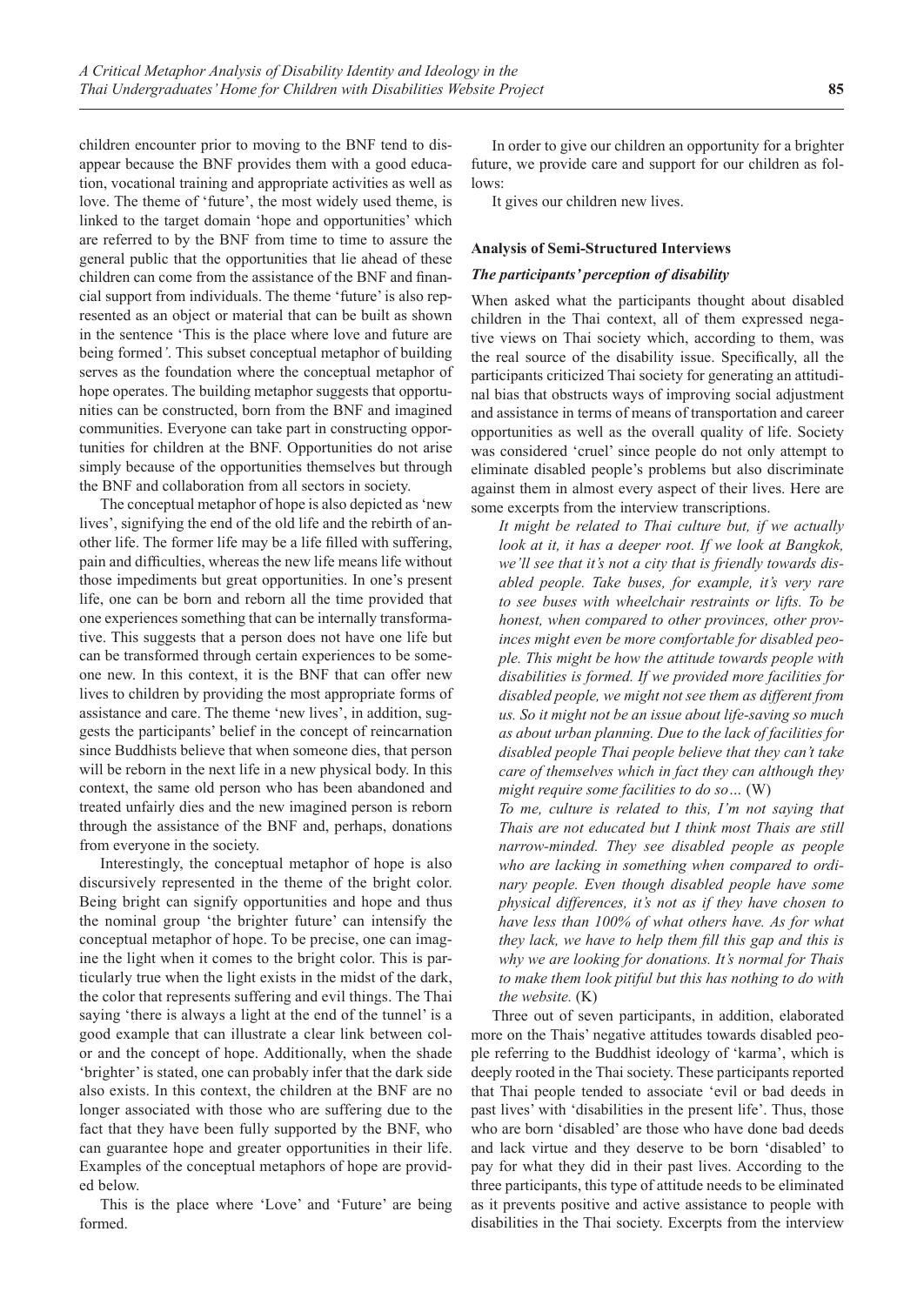*As for karma, it depends on that life. But if we look at it in anthropological way, the concept of karma might have been created to prevent people from doing evil things. Now our society is cruel towards disabled people but the society back then was even more cruel. People back then might say something like 'do you want to be like them?' to their kids, which is very mean. But we have to admit that, not just the people but surrounding nature was also cruel so maybe they [physically challenged people] needed to create something to protect themselves.* (W)

*I know that in Thailand people tend to integrate the concept of karma into the way of thinking. Disability is also believed to be the result having done something bad in previous lives so it's ok for them to be born this way. I guess this might be the reason why little help has been offered to this group of people. It is deeply rooted into Thai society. I'm not sure how we can change this negative thinking. People also have little knowledge of the concept of karma and apply it in a wrong way. I think people with disabilities are strong because they have to fight against all sorts of discrimination and I know that a lot of them have a positive attitude towards life.* (V)

Based on all the responses received from the participants, society appears to be the direct cause of disability issues in the Thai context, leading on to other forms of social discrimination. In addition to enduring social discrimination, almost all the participants (6 out of 7) felt that due to the fact that they live amidst different kinds of discrimination, disabled people in Thailand are strong and independent. They are considered to be normal human beings who are no different from any others in the society in terms of their rights to jobs, education and social responsibilities as stated in the following interview excerpts.

*When working on the website, I actually tried not to use words that make people feel pity for people with disabilities. I think Thai people always feel that way towards them and in the worst case scenarios disabled people are considered to be incapable of doing things in society or even a burden to families and society. But the fact is that they can do things that we can, with some help. The only limitation seems to stem mainly from society not giving them opportunities to get proper jobs and to live a life that suits them.* (S)

*I was really impressed with the abilities of the children at Baan Nontapum when we did the fieldwork together. We went to the shop that sells products that they have actually made themselves. I think they try hard to earn a living and become independent but the fact is that we only have limited places like this in Thailand. If they are out there in society, I'm not sure what will happen to their lives.* (N)

*May I say something? Actually my father is a physically challenged man, though only partially. He has lost his leg but no one knows that he has lost his leg. He wears a prosthetic leg and has undergone intense physical ther-*

*apy so that he can walk very well. Though he can't run none of his students, who have studied with him for four years, realizes that he has only one leg. This makes me feel that physically challenged people in our country are strong because society is quite cruel towards them. It's as if society makes them feel as if they have to be like other people as much as possible. As for my father, no one notices his physical challenge.* (W)

One of the participants, W, explained that, in fact, he did not want to depict disabled children's characteristics as being different from others but he felt that if they were not different from others, there might not be people who were willing to offer help. Hence, he reproduced disabled children's identities as orphaned or homeless, emphasizing the fact that these children were not different from others but simply lacked something such as opportunity and financial support.

# **CONCLUSION**

To sum up, the BNF's identities are discursively construed through the use of metaphors depicting an organization which adopts the role of compassion or the parent-child relationship as their main strategy in caring for children. As discussed previously, the BNF is depicted and mapped as the children's family member and thus acts beyond its profession by perceiving that service recipients or children are its own children or relatives and this appears to be one of the BNF's desirable qualities from the participants' viewpoint. Another metaphorical expression with the dominant theme of JOURNEY/PATH is also associated with the discursive construction of the BNF's identity as the provider of a reliable means of assistance when 'a stairway' and 'a stepping stone' are ascribed to the BNF's means of help. This theme also tends to construct a mental representation as well as reflecting the participants' thoughts highlighting that a series of processes is required even though it takes time and effort to create a change in children with disabilities. This can be seen when certain actions including 'follow up' and 'stay by a children's side' are associated with the actions the BNF takes during their journey until achieving their destination.

In addition to the themes FAMILY and JOURNEY/PATH, themes like HOPE and OBJECTS can also be matched with an ideological construction confirming that disability is a non-static condition. Children with disabilities can become independent and fulfilled in the future. They can even be transformed into new people in terms of physical, mental and spiritual change through the metaphorical theme 'new lives'. In addition, with the metaphor of OBJECTS, the BNF is represented as an organization which is likely to make the impossible possible by offering love which is considered to be the best way to end disability issues. However, when the BNF distributes abstractions such as love and warmth to the children, the concrete actions behind the process of giving love and warmth are concealed. The way to loving and truly understanding these children is not part of the participants' emphasis.

The findings discovered from the interviews appear to be in line with the participants' metaphorical constructions. None of the participants perceived disability as a physical or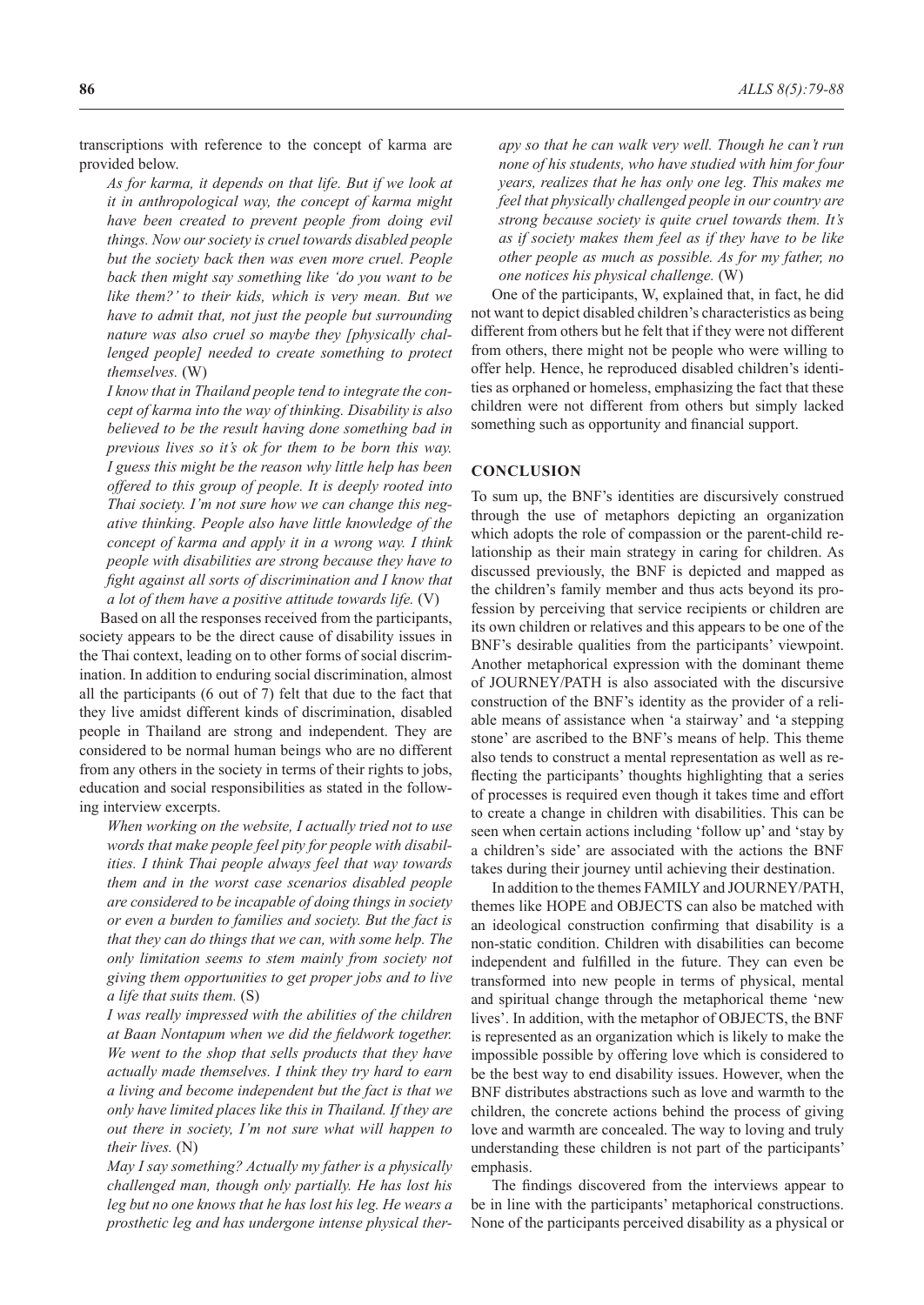mental impairment but saw it as a form of social oppression. They believed in the potential of children with disabilities to develop physically and mentally and become independent in society, providing that they are equipped with the proper support in the long run. The view that disability is not a static entity is represented through their metaphorical constructions with the themes JOURNEY/PATH and HOPE, which focus on development processes leading to successful outcomes in the end.

As all the participants criticized society and people's attitudes and lack of understanding as the sole cause of disability issues in the Thai context, love and altruism appear to be the participants' way to fight against oppression and to create communal harmony. This is represented through the metaphorical themes FAMILY and OBJECTS, which communicate that treating each other like real family members can overcome disability-related issues. However, how to give our love and warmth to children with disabilities is left unstated. The processes of generating understanding and love are overlooked in spite of the fact that these are viewed as the best way to end social oppression and discrimination.

There seems to be a clear link between the metaphorical construction of identity and the participants' views and beliefs about disability. The participants' utilization of metaphors with positive connotations to depict the BNF and children with disabilities is likely to both reflect and reproduce positive representation of disability as being changeable if love, understanding and assistance are given to people with disabilities. Metaphors are thus not simply a rhetorical device of persuasion but also a means of enacting ideologies and identities as well as reflecting social reality.

# **REFERENCES**

- Barnes, C., Mercer, G., & Shakespeare, T. (1999). *Exploring disability: A sociological introduction.* Malden, Mass: Polity Press.
- Carson, G. (2009). *The Social model of disability*. London: The Stationary Office.
- Charteris-Black, J. (2004). *Corpus approaches to critical metaphor analysis*. New York: Palgrave Macmillan. doi: 10.1057/9780230000612, https://doi. org/10.1057/9780230000612.
- Charteris-Black, J. (2005). *Politicians and rhetoric: The persuasive power of metaphor*. London: Palgrave Macmillan. doi: 10.1057/9780230501706, https://doi. org/10.1057/9780230501706.
- Fairclough, N. (1989). Language and power. *London and New York: Longman*.
- Fairclough, N. (1992). Discourse and text: Linguistic and intertextual analysis within discourse analysis. *Discourse & Society, 3*(2), 193-217. doi: 10.1177/0957926592003002004, https://doi.org/10.117 7/0957926592003002004.
- Fairclough, N. (1995). *Critical discourse analysis: The critical study of language*. London: Longman.
- Fairclough, N. (2003). *Analysing discourse: Textual analysis for social research*. New York: Routledge.
- Fairclough, N. (2010). *Critical discourse analysis: The critical study of language*. London: Longman. doi: 10.4324/9780203809068.ch1, https://doi. org/10.4324/9780203809068.ch1.
- Fauconnier, G., & Turner, M. (2002). *The way we think*: *Conceptual blending and the mind's hidden complexities.* New York, NY: Basic Books.
- Feldman, J. (2006). *From molecule to metaphor: A neural theory of language*. Cambridge, MA: The MIT Press.
- Foucault, M. (1970). *The Order of things: An archaeology of the human sciences*. New York: Vintage Books.
- Grady, J. E. (1997). *Foundations of meaning: Primary metaphors and primary scenes.* (Doctor of Philosophy Thesis), University of California, Berkeley, Berkeley, CA.
- Grue, J. (2011). Discourse analysis and disability: Some topics and issues. *Discourse & Society, 22*(5), 532-546. doi:10.1177/0957926511405572, https://doi. org/10.1177/0957926511405572.
- Guo, S. (2013). Metaphor studies from the perspective of critical discourse analysis: A case study of business acquisition. *Theory and Practice in Language Studies, 3*(3), 475-481. doi: 10.4304/tpls.3.3.475-481, https:// doi.org/10.4304/tpls.3.3.475-481.
- Habib, M.A.R. (2012). *Literacy criticism from Plato to the present: An introduction*. London: Wiley-Blackwell.
- Hart, C. (2016). *Discourse, grammar and ideology: Functional and cognitive perspectives*. London: Bloomsbury.
- Hart, C. (2010). *Critical discourse and cognitive science: New perspectives on immigration discourse*. Basingstoke: Palgrave Macmillan. doi: 10.1057/9780230299009, https://doi.org/10.1057/9780230299009.
- Jørgensen, M. W., & Phillips, L. J. (2002). *Discourse analysis as theory and method*. London: Sage.
- Ko, W.-s. (2011). *The Asian American voice: a Critical Discourse Analysis (CDA) approach to rap lyrics.* (MA Thesis), the University of Hong Kong, Pokfulam, Hong Kong.
- Kress, G. (2010). *Multimodality: A social semiotic approach to contemporary communication*. London: Routledge.
- Kress, G., & Van Leeuwen, T. (2001). *Multimodal discourse: The modes and media of contemporary communication*. London: Edward Arnold.
- Kumaravadivelu, B. (1999). Critical classroom discourse analysis. *TESOL quarterly*, *33*(3), 453-484. doi: 10.2307/3587674, https://doi. org/10.2307/3587674.
- Lakoff, G., & Johnson, M. (1980). The metaphorical structure of the human conceptual system. *Cognitive science, 4*(2), 195-208. doi: 10.1207/s15516709cog0402\_4, https://doi.org/10.1207/s15516709cog0402\_4.
- Lakoff, G., & Johnson, M. (1999). *Philosophy in the flesh: The embodied mind and its challenge to western thought*. New York: Basic books.
- Lang, R. (2001). *Understanding disability from a South Indian perspective.* Paper presented at the 14<sup>th</sup> annual conference of the Society of Disability Studies, Winnipeg, Canada.